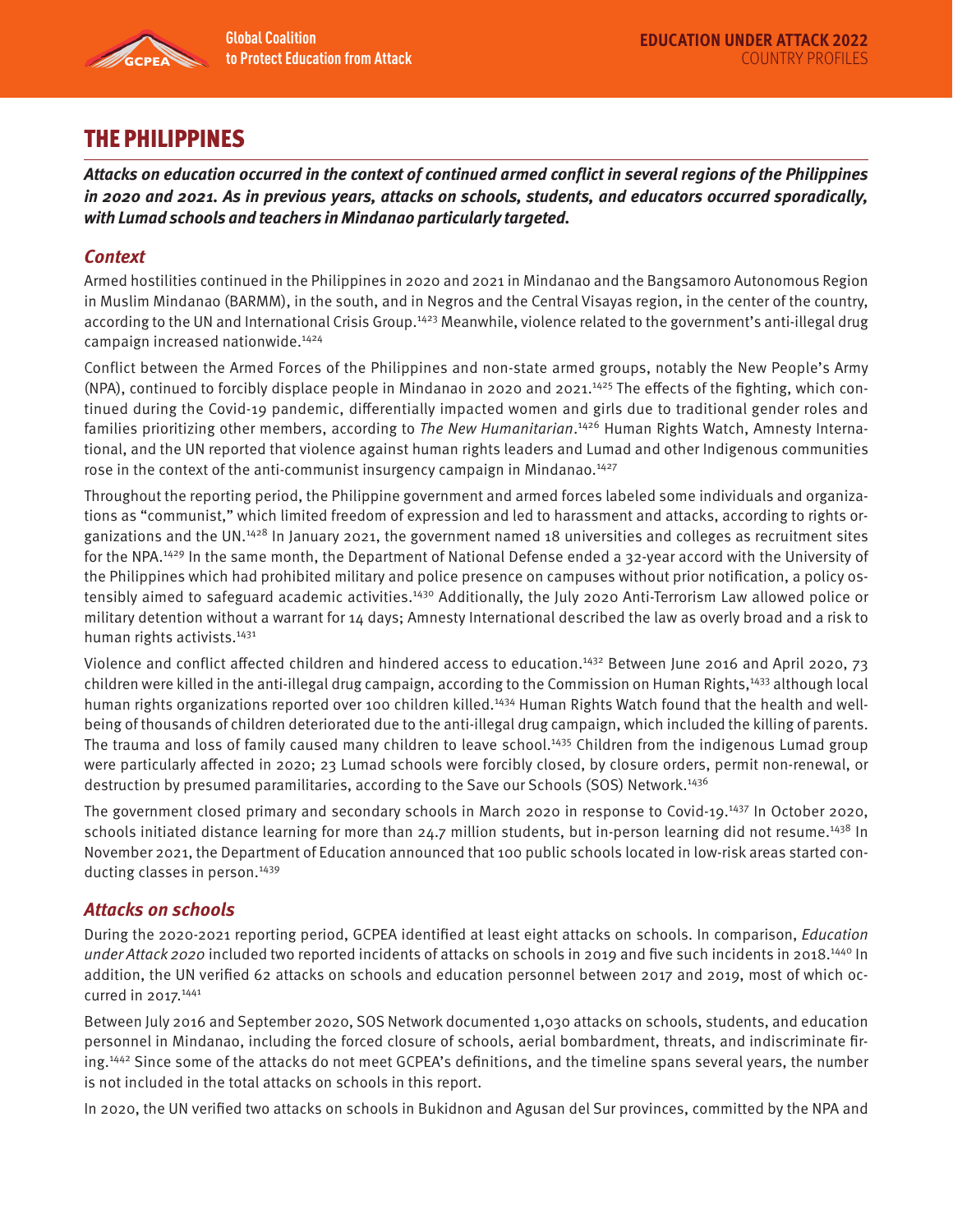

an unidentified perpetrator.<sup>1443</sup> Separately, GCPEA identified three incidents of attacks on schools in 2020:

- Ten members of the Philippine Army and National Task Force to End Local Communist Armed Conflict, dressed in civilian clothes, reportedly threatened village officials to close a school in Kisante barangay, Cotabato province, on May 26, 2020.1444
- On March 31, 2020, Philippine Army soldiers reportedly entered the grounds of the Community Technical College of Southern Mindanao's school farm, in Maco, Davao de Oro province. The institution's administration alleged the soldiers were trespassing.1445
- On August 26, 2020, around 50 members of a paramilitary group reportedly attacked a Lumad school in Sitio Laburon, Bukidnon province; they knocked down school walls and tore up textbooks.<sup>1446</sup> According to SOS Network, two school buildings and a teachers' cottage were destroyed.<sup>1447</sup>

In 2021, the UN verified five attacks on schools.<sup>1448</sup>

### **Attacks on school students, teachers, and other education personnel**

In 2020 and 2021, GCPEA collected approximately five reports of attacks on school students, teachers, and other education personnel. In comparison, GCPEA collected approximately ten and nine reported attacks in 2019 and 2018, respectively.1449

GCPEA identified four reported attacks on school students, teachers, and other education personnel in 2020.<sup>1450</sup> For example:

- On April 5, 2020, Philippine military personnel and police officers reportedly stopped a student and his parent at a Covid-19 checkpoint, in Maco municipality, Davao de Oro province, then detained them at a police station for six hours, where they were threatened not to enroll in any Lumad schools next school year.<sup>1451</sup>
- Around May 2020, student-teacher volunteers associated with a Lumad education organization at the University of the Philippines Diliman reportedly received death threats via text and on social media claiming the volunteers were supporters of the communist NPA.<sup>1452</sup>
- On October 16, 2020, suspected non-state armed group members fired on teachers in Awasian barangay, Surigao del Sur province. According to local media, the primary school teachers were travelling to deliver distance learning modules to their students at the time of the attack; no teachers were reported harmed in the attack.<sup>1453</sup>

In 2021, GCPEA collected one report of an attack on students and teachers. On February 15, 2021, police detained 19 Lumad students and seven others including two teachers, after raiding a Lumad school, in Cebu City, Cebu province, according to Human Rights Watch and SOS Network.1454 The school, located inside a Catholic university, had hosted displaced Lumad students through its "Bakwit" program for nearly a year after they fled conflict on Mindanao and were reportedly unable to return home during Covid-19 travel restrictions. Meanwhile, the government reported that the police and the Department of Social Welfare and Development rescued the children from NPA recruiters.1455

#### **Attacks on higher education**

During the 2020-2021 reporting period, GCPEA collected sporadic reports of attacks on higher education. GCPEA collected no reported attacks on higher education in 2018 and 2019.<sup>1456</sup>

In 2020, GCPEA identified one reported attack on higher education. On June 5, 2020, police reportedly arrested at least three students holding a protest over the Anti-Terrorism Act on the campus of the University of the Philippines, in Cebu City, Cebu province, as reported by Scholars at Risk and local media. Police said the protesters violated Covid-19 restrictions on mass gathering, according to the news reports.<sup>1457</sup>

GCPEA collected one report of an attack on higher education in 2021. On October 3, 2021, two grenades were reportedly detonated at Bicol University in Legazpi City, Albay province. No injuries were reported; however, the campus was slightly damaged, including an administration building.1458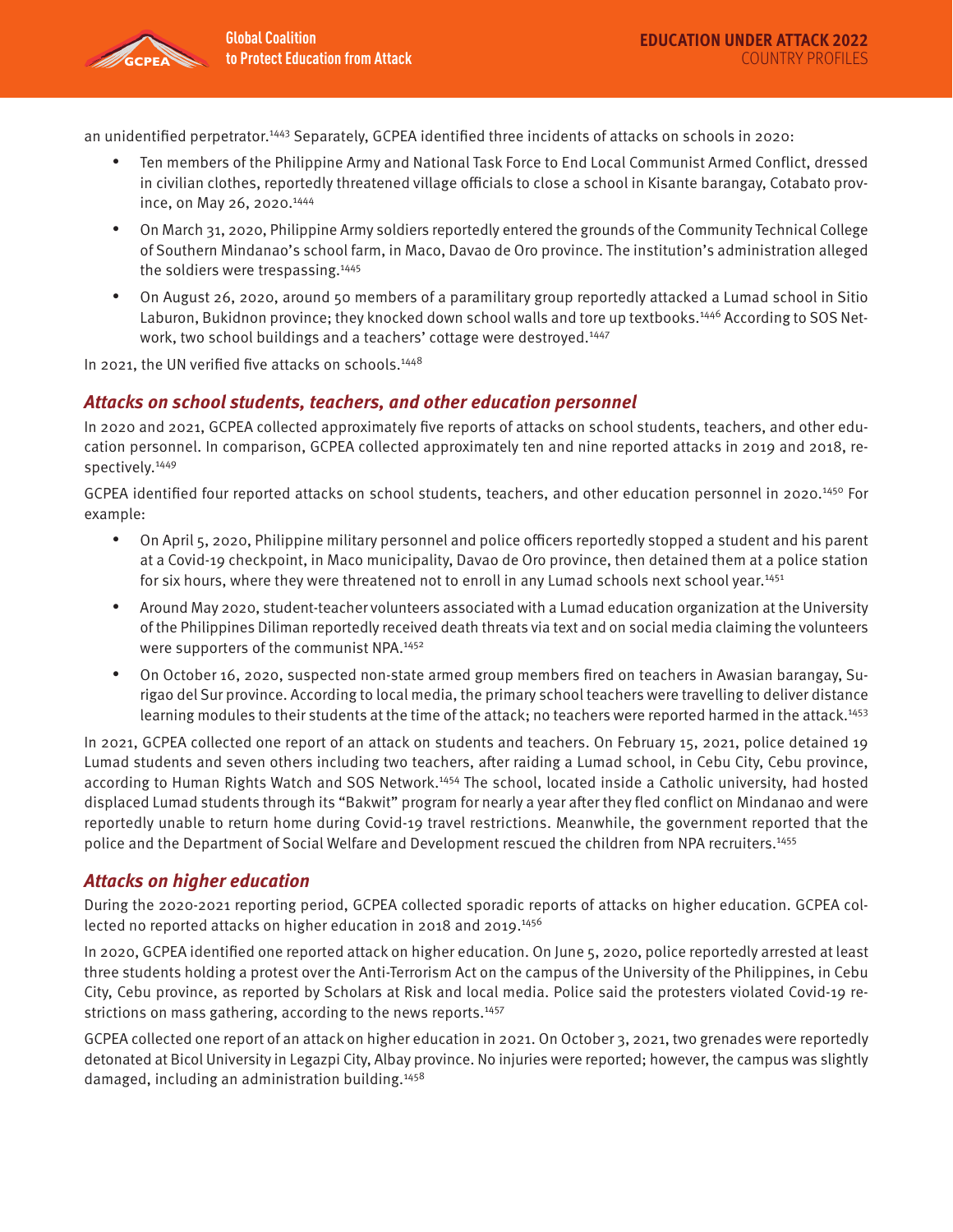

1423 UN Human Rights Council, "Situation of human rights in the Philippines," A/HRC/44/22, June 29, 2020, paras. 63-64. Amnesty International, "My Job Is to Kill": Ongoing Human Rights Violations and Impunity in the Philippines (London, UK: Amnesty International, 2020), pp. 15-19. International Crisis Group, "CrisisWatch," Philippines section, December 2020.

1424 Amnesty International, "My Job Is to Kill" (London, UK: Amnesty International, 2020), p. 6-7. Phil Robertson, "Another Spike in Philippines' 'Drug War' Deaths," Human Rights Watch dispatches, September 28, 2020.

1425 UNHCR, "Mindanao Displacement Dashboard," April 2020. UNHCR, "Philippines: Mindanao Displacement Dashboard, October 2021 - Issue No. 86," November 30, 2021.

1426 Noraida Abo and Abie Ayao, "Violence or the virus? Mindanao's displaced forced to choose," The New Humanitarian, June 1, 2020.

1427 Human Rights Watch, World Report 2020 (New York, NY: Human Rights Watch, 2021), Philippines chapter. Amnesty International, "My Job Is to Kill" (London, UK: Amnesty International, 2020), pp. 15-19. UN Human Rights Council, "Situation of human rights in the Philippines," A/HRC/44/22, June 29, 2020, paras. 51-56, 69. Human Rights Watch, World Report 2021 (New York, NY: Human Rights Watch, 2022), Philippines

chapter.

1428 UN Human Rights Council, "Situation of human rights in the Philippines," A/HRC/44/22, June 29, 2020, para. 49. Phil Robertson, "Philippine General Should Answer for 'Red-Tagging,'" Human Rights Watch dispatches, February 10, 2021.

<sup>1429</sup> "Top universities denounce red-tagging of schools," Rappler, January 24, 2021. Elvira Ramirez-Cohn, "Lawmakers say universities should be military-free zones," University World News, February 10, 2021.

1430 Elvira Ramirez-Cohn, "Lawmakers say universities should be military-free zones," University World News, February 10, 2021. Jason Gutierrez, "Duterte's Forces Have a New Target: University Students," The New York Times, February 14, 2021.

1431 "Philippines: Dangerous anti-terror law yet another setback for human rights," Amnesty International news release, July 3, 2020.

1432 "UN urges Bangsamoro Government to investigate Maguindanao conflict killing two children," UNICEF press release, May 28, 2020. UN Human Rights Council, "Situation of human rights in the Philippines," A/HRC/44/22, June 29, 2020, para. 21. Information received from SOS Network March 1, 2021.

1433 UN Human Rights Council, "Situation of human rights in the Philippines," A/HRC/44/22, June 29, 2020, para. 21.

1434 OMCT and Children's Legal Rights and Development Center, "How Could They Do This to My Child?" Extrajudicial killings of children during the "war on drugs" in the Philippines (Geneva, Switzerland: World Organization against Torture and Children's Legal Rights and Development Center, 2020), p. 3.

<sup>1435</sup> Human Rights Watch, "Our Happy Family Is Gone": Impact of the "War on Drugs" on Children in the Philippines (New York, NY: Human Rights Watch, 2020), pp. 2, 11.

1436 Information received from SOS Network March 1, 2021.

1437 UNICEF, "Filipino children continue missing education opportunities in another year of school closure." August 25, 2021. "Fighting Against a World Without Education" FundLife International news release, March 17, 2021.

1438 World Health Organization, "Coronavirus Disease 2019 (COVID-19) Situation Report #50," WHO situation report, August 25, 2020, pp. 4-6. Bonz Magsambol, "Over 24 million Filipino students back to school during pandemic," Rappler, October 5, 2020.

1439 Enrico Dela Cruz and Karen Lema "Philippines starts to reopen schools after 20-month coronavirus closure," Reuters, November 15, 2021.

1440 GCPEA, Education under Attack 2020 (New York: GCPEA), pp. 202-203.

1441 UN Security Council, "Children and armed conflict in the Philippines," S/2020/777, August 4, 2020, para. 42.

1442 Information received from SOS Network March 1, 2021.

<sup>1443</sup> UN General Assembly and Security Council, "Children and armed conflict: Report of the Secretary-General," A/75/873-S/2021/437, May 6, 2020, para. 269.

1444 Information received in March 2021; Ken E. Cagula, "Lumad schools still facing harassment during lockdown," Davao Today, May 18, 2020. 1445 Information received from NGO respondent in March 2021.

1446 Raymund B. Villanueva, "Paramilitary destroys Lumad school; leader blames Duterte for the attack," Bulatlat, August 30, 2020. Philippine Daily Inquirer; Rappler, as cited in ACLED, Event ID PHL11057.

1447 "Alert," Save Our Schools Network, August 29, 2020.

1448 Information shared by a UN respondent via email on April 20, 2022.

1449 GCPEA, Education under Attack 2020 (New York: GCPEA), pp. 203-205.

1450 Information received from NGO respondent in March 2021. Niña Diño, "Dwindling numbers: Lumad schools continue to suffer closures, attacks during pandemic," Rappler, September 18, 2020. Mike Crismundo, "Teachers with learning modules fired upon by NPAs in Surigao del Sur," Manila Bulletin, October 19, 2020. Manila Bulletin, as cited in ACLED, Event ID PHL11254.

1451 Information received from NGO respondent in March 2021.

1452 Information received from NGO respondent in March 2021. Niña Diño, "Dwindling numbers: Lumad schools continue to suffer closures, attacks during pandemic," Rappler, September 18, 2020.

<sup>1453</sup> Mike Crismundo, "Teachers with learning modules fired upon by NPAs in Surigao del Sur," Manila Bulletin, October 19, 2020. Manila Bulletin, as cited in ACLED, Event ID PHL11254.